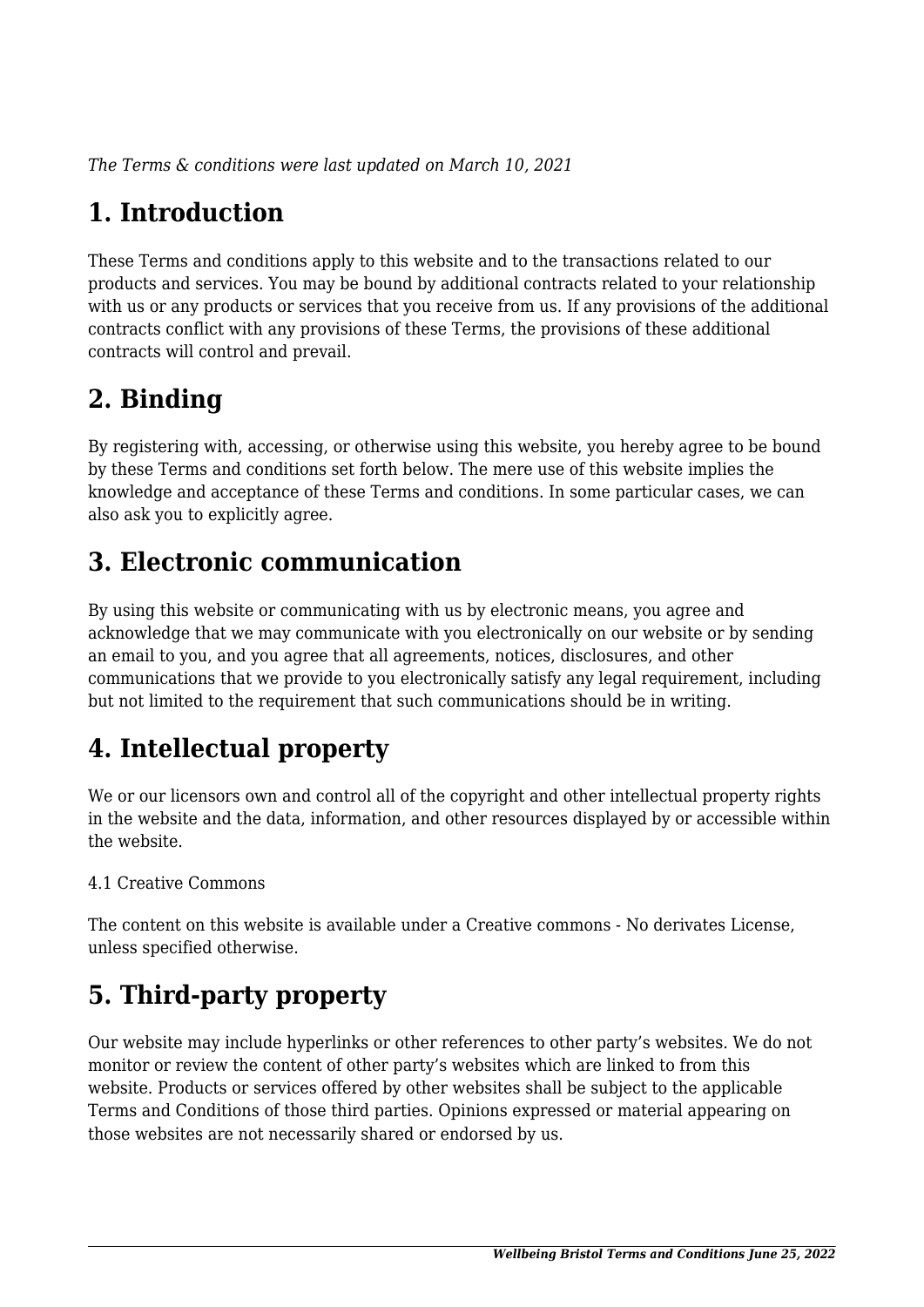We will not be responsible for any privacy practices or content of these sites. You bear all risks associated with the use of these websites and any related third-party services. We will not accept any responsibility for any loss or damage in whatever manner, however caused, resulting from your disclosure to third parties of personal information.

#### **6. Responsible use**

By visiting our website, you agree to use it only for the purposes intended and as permitted by these Terms, any additional contracts with us, and applicable laws, regulations, and generally accepted online practices and industry guidelines. You must not use our website or services to use, publish or distribute any material which consists of (or is linked to) malicious computer software; use data collected from our website for any direct marketing activity, or conduct any systematic or automated data collection activities on or in relation to our website.

Engaging in any activity that causes, or may cause, damage to the website or that interferes with the performance, availability, or accessibility of the website is strictly prohibited.

#### **7. Registration**

You may register for an account with our website. During this process, you may be required to choose a password. You are responsible for maintaining the confidentiality of passwords and account information and agree not to share your passwords, account information, or secured access to our website or services with any other person. You must not allow any other person to use your account to access the website because you are responsible for all activities that occur through the use of your passwords or accounts. You must notify us immediately if you become aware of any disclosure of your password.

After account termination, you will not attempt to register a new account without our permission.

## **8. Refund and Return policy**

#### 8.1 Right of withdrawal

You have the right to withdraw from this contract within 30 days without giving any reason.

The withdrawal period will expire after 30 days from the day on which you acquire, or a thirdparty other than the carrier and indicated by you acquires, physical possession of the goods.

To exercise the right of withdrawal, you must inform us of your decision to withdraw from this contract by an unequivocal statement (for example a letter sent by post, fax, or email). Our contact details can be found below. You may use the attached model [withdrawal form](https://www.wellbeingbristol.co.uk/wp-content/uploads/complianz/withdrawal-forms/withdrawal-form-en.pdf), but it is not obligatory.

If you use this option, we will communicate to you an acknowledgement of receipt of such a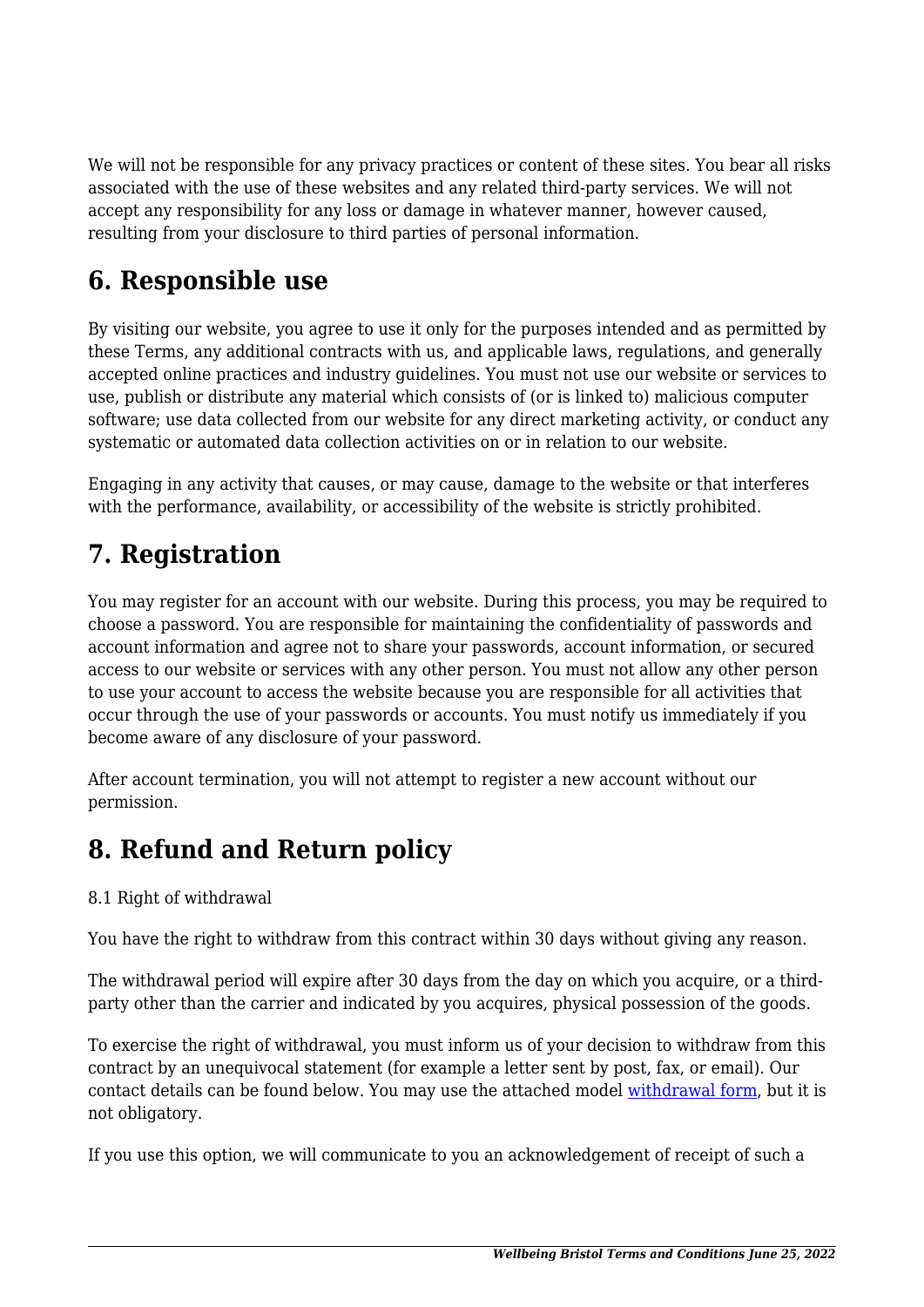withdrawal on a durable medium (for example by email) without delay.

To meet the withdrawal deadline, it is sufficient for you to send your communication concerning your exercise of the right of withdrawal before the withdrawal period has expired.

#### 8.2 Effects of withdrawal

If you withdraw from this contract, we shall reimburse you all payments received from you, including the costs of delivery (with the exception of the supplementary costs resulting from your choice of a type of delivery other than the least expensive type of standard delivery offered by us), without undue delay and in any event not later than 14 days from the day on which we are informed about your decision to withdraw from this contract. We will carry out such reimbursement using the same means of payment as you used for the initial transaction unless you have expressly agreed otherwise; in any event, you will not incur any fees as a result of such reimbursement.

You shall send back the goods or hand them over to us or a person authorised by us to receive the goods, without undue delay and in any event not later than 14 days from the day on which you communicate your withdrawal from this contract to us. The deadline is met if you send back the goods before the period of 14 days has expired.

We may withhold reimbursement until we have received the goods back or you have supplied evidence of having sent back the goods, whichever is the earliest.

You will have to bear the direct cost of returning the goods.

You are only liable for any diminished value of the goods resulting from the handling other than what is necessary to establish the nature, characteristics, and functioning of the goods.

Please note that there are some legal exceptions to the right to withdraw, and some items can therefore not be returned or exchanged. We will let you know if this applies in your particular case.

## **9. Content posted by you**

We may provide various open communication tools on our website, such as blog comments, blog posts, forums, message boards, ratings and reviews, and various social media services. It might not be feasible for us to screen or monitor all content that you or others may share or submit on or through our website. However, we reserve the right to review the content and to monitor all use of and activity on our website, and remove or reject any content in our sole discretion. By posting information or otherwise using any open communication tools as mentioned, you agree that your content will comply with these Terms and Conditions and must not be illegal or unlawful or infringe any person's legal rights.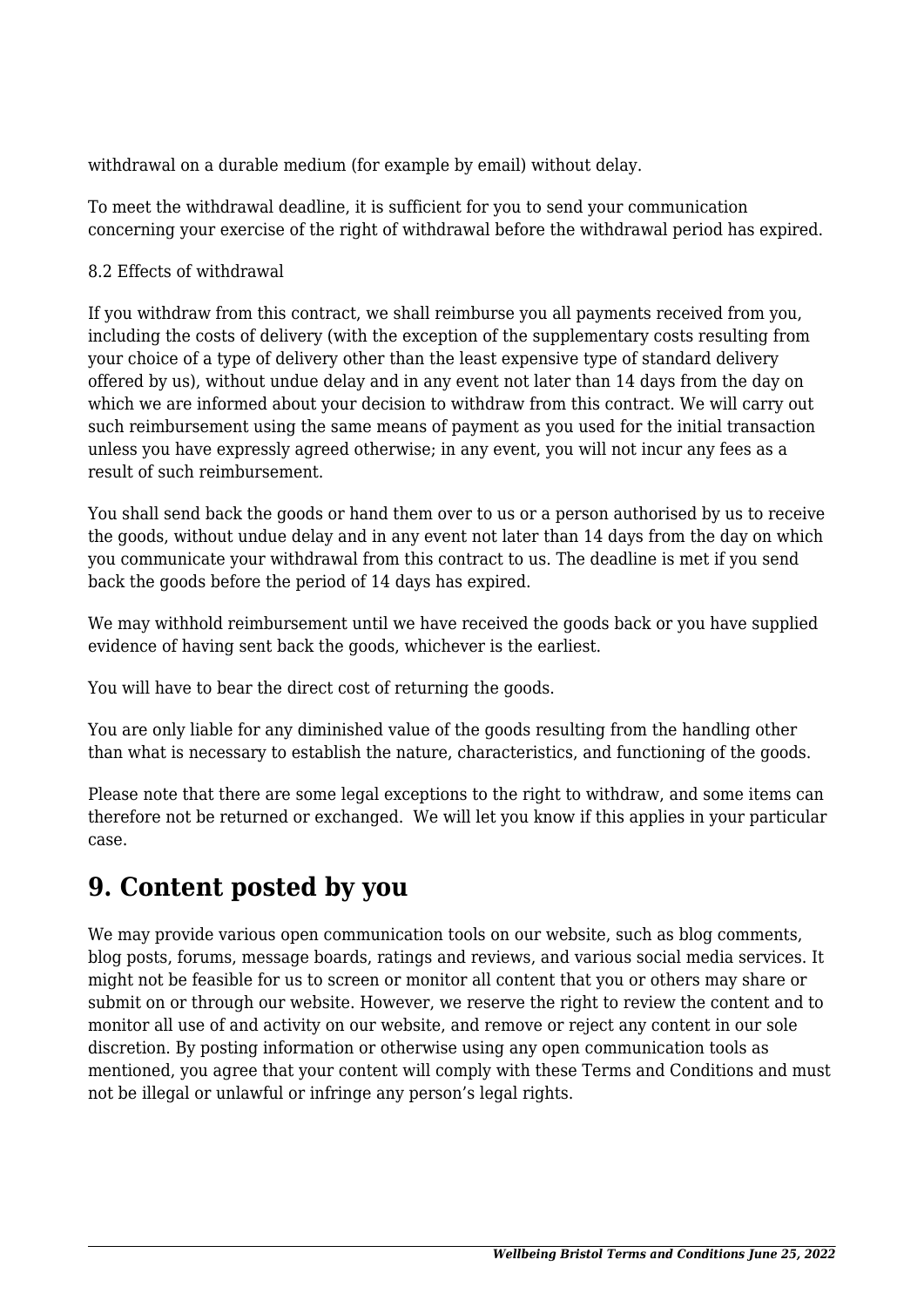## **10. Idea submission**

Do not submit any ideas, inventions, works of authorship, or other information that can be considered your own intellectual property that you would like to present to us unless we have first signed an agreement regarding the intellectual property or a non-disclosure agreement. If you disclose it to us absent such written agreement, you grant to us a worldwide, irrevocable, non-exclusive, royalty-free license to use, reproduce, store, adapt, publish, translate and distribute your content in any existing or future media.

## **11. Termination of use**

We may, in our sole discretion, at any time modify or discontinue access to, temporarily or permanently, the website or any Service thereon. You agree that we will not be liable to you or any third party for any such modification, suspension or discontinuance of your access to, or use of, the website or any content that you may have shared on the website. You will not be entitled to any compensation or other payment, even if certain features, settings, and/or any Content you have contributed or have come to rely on, are permanently lost. You must not circumvent or bypass, or attempt to circumvent or bypass, any access restriction measures on our website.

#### **12. Warranties and liability**

Nothing in this section will limit or exclude any warranty implied by law that it would be unlawful to limit or to exclude. This website and all content on the website are provided on an "as is" and "as available" basis and may include inaccuracies or typographical errors. We expressly disclaim all warranties of any kind, whether express or implied, as to the availability, accuracy, or completeness of the Content. We make no warranty that:

- this website or our products or services will meet your requirements;
- this website will be available on an uninterrupted, timely, secure, or error-free basis;
- the quality of any product or service purchased or obtained by you through this website will meet your expectations.

Nothing on this website constitutes or is meant to constitute, legal, financial or medical advice of any kind. If you require advice you should consult an appropriate professional.

The following provisions of this section will apply to the maximum extent permitted by applicable law and will not limit or exclude our liability in respect of any matter which it would be unlawful or illegal for us to limit or to exclude our liability. In no event will we be liable for any direct or indirect damages (including any damages for loss of profits or revenue, loss or corruption of data, software or database, or loss of or harm to property or data) incurred by you or any third party, arising from your access to, or use of, our website.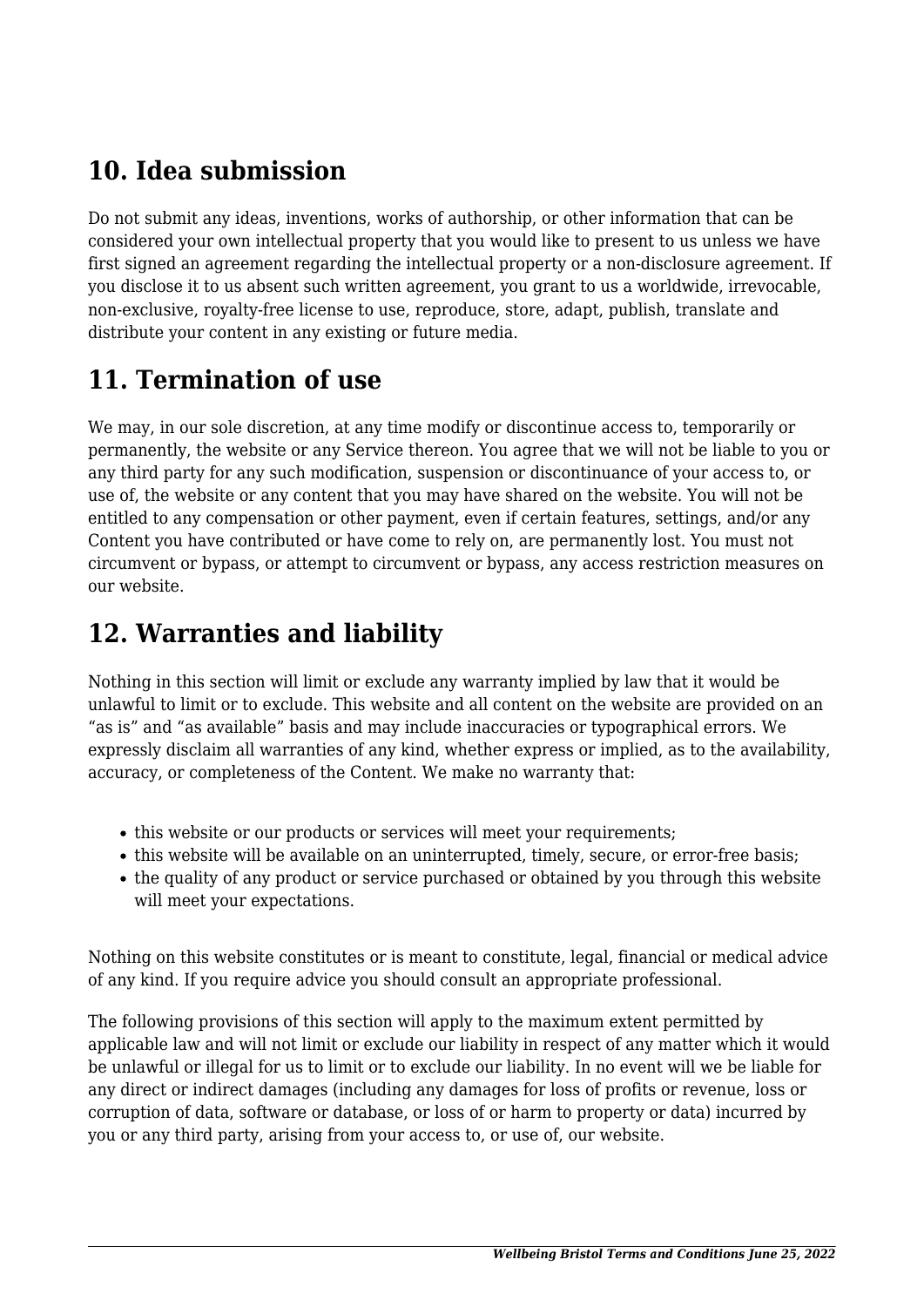Except to the extent any additional contract expressly states otherwise, our maximum liability to you for all damages arising out of or related to the website or any products and services marketed or sold through the website, regardless of the form of legal action that imposes liability (whether in contract, equity, negligence, intended conduct, tort or otherwise) will be limited to the total price that you paid to us to purchase such products or services or use the website. Such limit will apply in the aggregate to all of your claims, actions and causes of action of every kind and nature.

## **13. Privacy**

To access our website and/or services, you may be required to provide certain information about yourself as part of the registration process. You agree that any information you provide will always be accurate, correct, and up to date.

We take your personal data seriously and are committed to protecting your privacy. We will not use your email address for unsolicited mail. Any emails sent by us to you will only be in connection with the provision of agreed products or services.

We have developed a policy to address any privacy concerns you may have. For more information, please see our [Privacy Statement](https://www.wellbeingbristol.co.uk/privacy-policy/) and our [Cookie Policy](https://www.wellbeingbristol.co.uk/cookie-policy-uk/).

## **14. Export restrictions / Legal compliance**

Access to the website from territories or countries where the Content or purchase of the products or Services sold on the website is illegal is prohibited. You may not use this website in violation of export laws and regulations of United Kingdom.

## **15. Assignment**

You may not assign, transfer or sub-contract any of your rights and/or obligations under these Terms and conditions, in whole or in part, to any third party without our prior written consent. Any purported assignment in violation of this Section will be null and void.

## **16. Breaches of these Terms and conditions**

Without prejudice to our other rights under these Terms and Conditions, if you breach these Terms and Conditions in any way, we may take such action as we deem appropriate to deal with the breach, including temporarily or permanently suspending your access to the website, contacting your internet service provider to request that they block your access to the website, and/or commence legal action against you.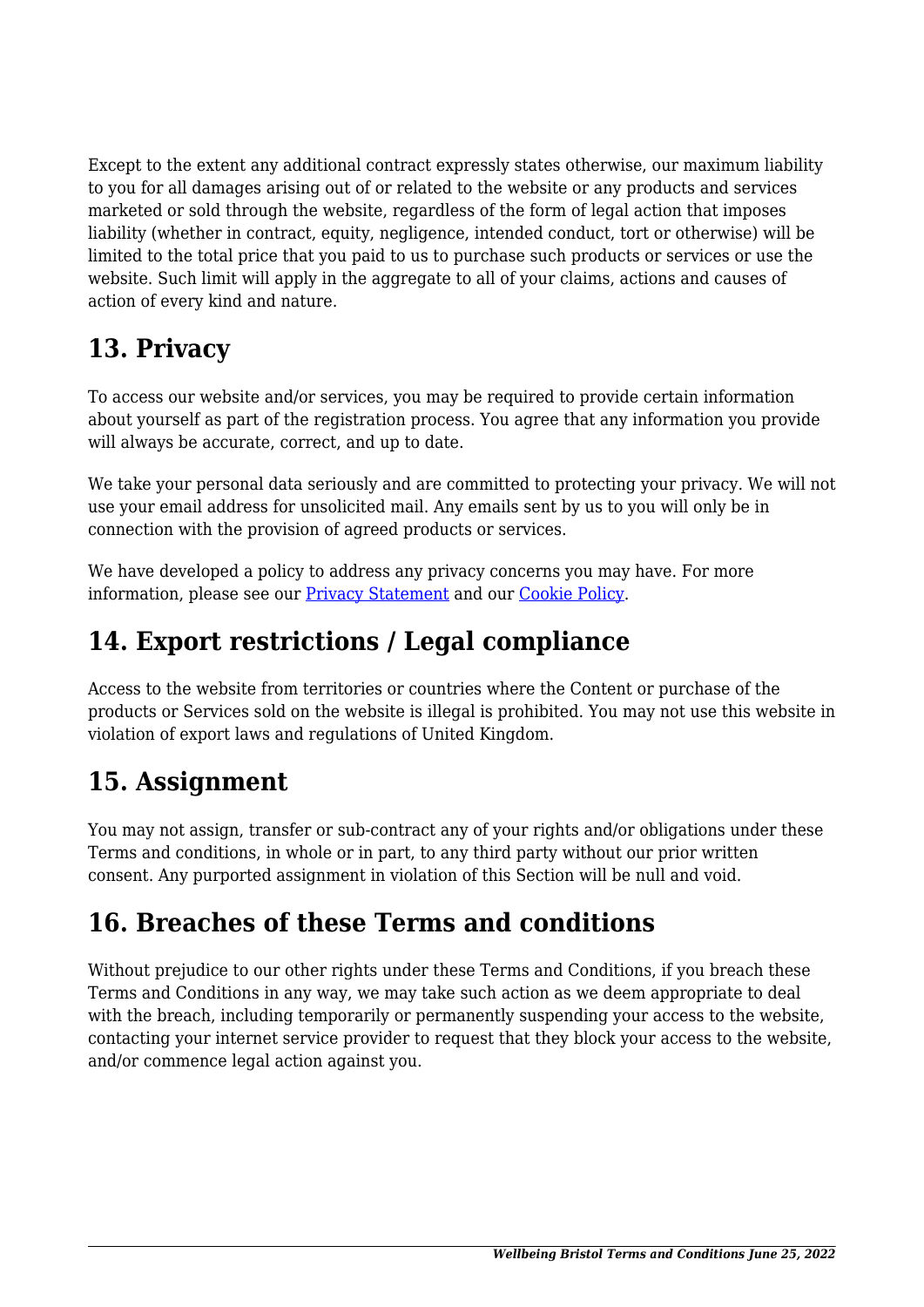## **17. Force majeure**

Except for obligations to pay money hereunder, no delay, failure or omission by either party to carry out or observe any of its obligations hereunder will be deemed to be a breach of these Terms and conditions if and for as long as such delay, failure or omission arises from any cause beyond the reasonable control of that party.

#### **18. Indemnification**

You agree to indemnify, defend and hold us harmless, from and against any and all claims, liabilities, damages, losses and expenses, relating to your violation of these Terms and conditions, and applicable laws, including intellectual property rights and privacy rights. You will promptly reimburse us for our damages, losses, costs and expenses relating to or arising out of such claims.

#### **19. Waiver**

Failure to enforce any of the provisions set out in these Terms and Conditions and any Agreement, or failure to exercise any option to terminate, shall not be construed as waiver of such provisions and shall not affect the validity of these Terms and Conditions or of any Agreement or any part thereof, or the right thereafter to enforce each and every provision.

#### **20. Language**

These Terms and Conditions will be interpreted and construed exclusively in English. All notices and correspondence will be written exclusively in that language.

#### **21. Entire agreement**

These Terms and Conditions, together with our [privacy statement](https://www.wellbeingbristol.co.uk/privacy-policy/) and [cookie policy,](https://www.wellbeingbristol.co.uk/cookie-policy-uk/) constitute the entire agreement between you and Gary Lloyd in relation to your use of this website.

# **22. Updating of these Terms and conditions**

We may update these Terms and Conditions from time to time. It is your obligation to periodically check these Terms and Conditions for changes or updates. The date provided at the beginning of these Terms and Conditions is the latest revision date. Changes to these Terms and Conditions will become effective upon such changes being posted to this website. Your continued use of this website following the posting of changes or updates will be considered notice of your acceptance to abide by and be bound by these Terms and Conditions.